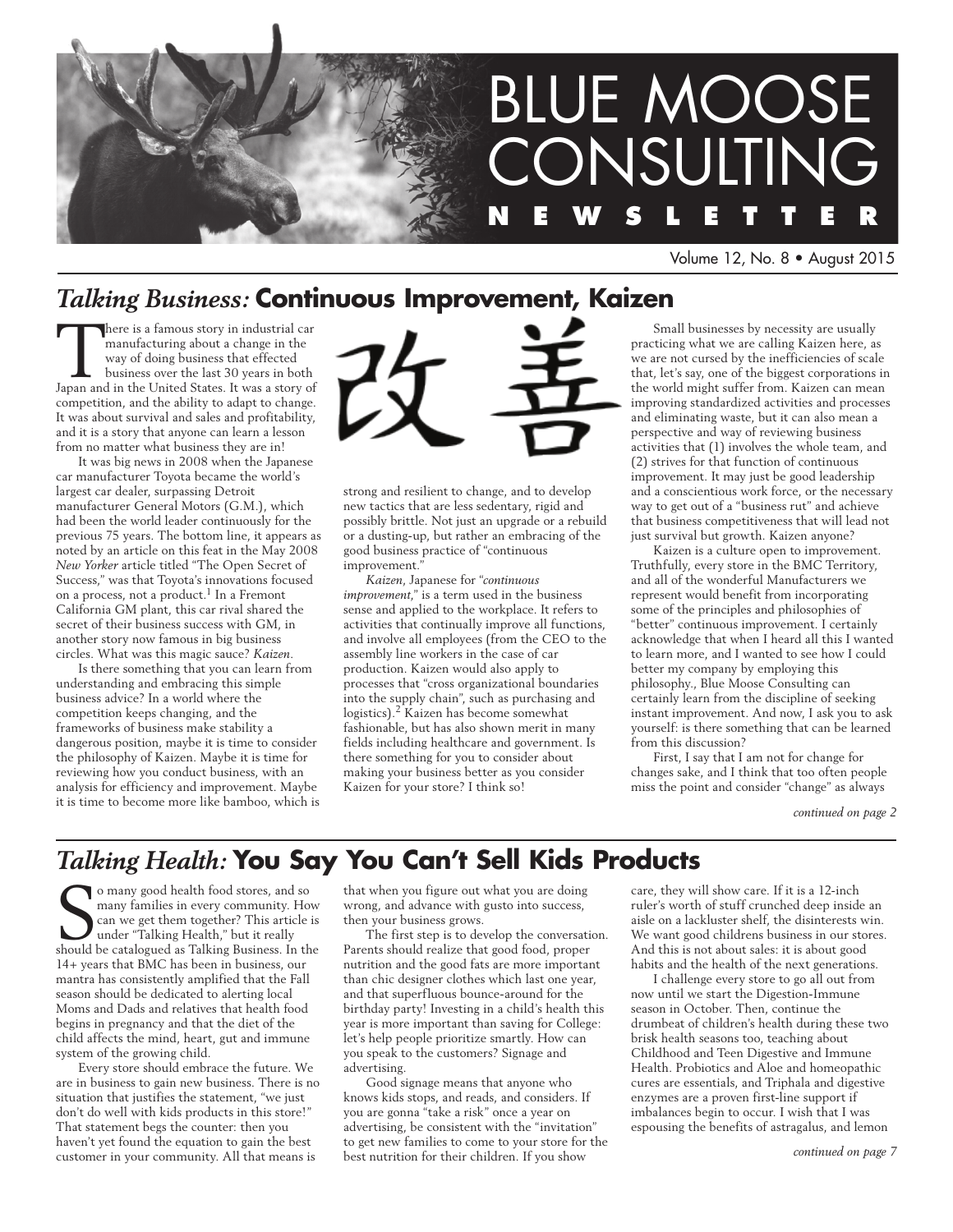#### **Kaizen** *continued from page 1*

being improvement. An exuberance for change can often lead to disaster when actions are jumped into too hastily. So let's separate the concept of "change" from the concept of "improvement." The smartest lesson is that improvement comes from gradual, and purposeful series of changes. So, the plan of Action, and the Goals can be large, but the greatest success is accomplishing each step of the process one milestone at a time!

The bigger business sin is to ignore the need for continual improvements. I write this article, and use this business philosophy prototype as a means for stores that are so inclined to start the exercise of overall betterment to prepare for the more competitive future. Respectfully, I say, "your choice." But I also hope that this prompt serves as an opportunity for stores to realize that if they just sit still in time, that they will most likely be passed over as the "natural channel" changes in the next decade and beyond.

How can you use Kaizen to make your store better? Well, first, I encourage you to investigate the concept a little more deeply than I present in this article. The basics may be all you need, and of course the model of health food store business really does not fit the premises or prescriptions of any book yet written on better business. What you should want to take away from any investigation is the tenants of the philosophy, and the energy to act!

Kaizen, which I am told is translated in two Japanese characters as "kai" meaning change and "zen" meaning good. *Good change.* Management would relate to this as change for better. Kaizen can be layered over any business, and who is to say what is the appropriate focus for change? My contention will be that for almost everyone in business today—with the constant unexpected challenges, and the fact that almost everything takes more time than it should, and there is always some bureaucracy to trip one up and a dependence upon someone else to perform their part of an agreement—Good Change is a necessary commodity for survival. Look at your business, and ask yourself: do you agree?

The first step where this change applies is involving your employees. This is a foundational principle to Kaizen (don't believe me—then look it up!) Don't be scared. What Toyota found was that workers are great sources of ideas for ways to improve efficiencies.<sup>3</sup>

Without opening a can of worms (especially in places where employees appear to be the ball bearings of a revolving door!), I would suggest that most stores do not utilize their staff as cogent participants in the enterprise. I often see a great correlation between stores that are constantly evolving, and those that have regular staff meetings. A staff meeting can be more than keeping everyone on the same page. How can you make it a part of staff meetings to ask the staff to bring comments forward? How can a store focus comments (away from gripe sessions) toward suggestions to make efficiencies better, and the use of time more worthwhile?

If we look at the proverbial 40-hour week, we can easily see that most employees in health food retail have large swaths of down time: where customer counts are thin and orders are completed. If, after a series of conversations as to purpose and cooperation, the team is brought on board to do more things in those down times—things that are their ideas—a store will see an amazing increase in work performance per dollar spent. And this can be about anything. Some ideas to focus the team's attention on: projects to beautify the look of the store: creativity in utilizing endcap space, ways and processes to utilize down time for increased education, as many Manufacturers now offer online education and free daytime educational seminars.

Plan a method to interact with the team, and make sure that you go into each meeting with an agenda to keep them focused on the prize: identify that prize as the reality that the store needs to improve to stay competitive: to remain an attractive destination for shopping. If anyone in the meeting seems suspicious, or hesitant or unwilling to talk: then realize that the right atmosphere has not been nurtured in your small business (difficult employees notwithstanding!)

If there is an evident *us* versus *them* tension, or a defeatist attitude, then it is your job to turn that around, but certainly if you are seen making significant babysteps to making the store better—and if they see that you are serious and capable of bringing suggestions to fruition then you will be amazed as to how the most recalcitrant employee may provide some of the most insightful observations.

Collecting data is obviously just the first step. What to do next? Continue to keep the employees involved. Give them pieces of the project, and timetables: and let them work on things themselves. Accept that there will be many stumbles, as most store employees—as there were for the workers in the Fremont California assembly line learning the objectives of Kaizen when they were sent to Japan to see how a good operation actually worked—but at a certain point the proverbial light bulb goes off. They realize that indeed they are a primary part of the evolution of the store, and of its constant transformative energy for betterment. Something they will absolutely be invested in and proud of.

Now is the time to make sure that the communication channels open appropriately. Too many meetings can be a drag on success, as can the belief that there are too many cooks in the kitchen. Everyone can get involved in making the meal but the delineation of jobs between Owner, Manager, Assistant Manager and Project Managers needs to be clear, while making sure everyone realizes that their responsibility for their success is essential to the overall success. For Managers, this is a hard lesson, as it is often in their nature to always save the day, and do the thing when someone else fails to step up. Again, it is about discussing the missteps correctly, and staying true to the Philosophy. (In my 34 years of team management, I know the difficulty in staying true to the purpose of what we are defining here as Kaizen.)

Kaizen was not meant to be an easy turnkey operation. It involves a long-term business commitment, a belief in creating the philosophy and of making milestone markers that everyone can see as successes. Then celebrate. Guess what: as the team sees the success of advancements they will work with greater gusto on the next project.

Another definition of Kaizen states, "Japanese business philosophy of continuous improvement of working practices, personal efficiency, etc." What will bloom here is the improvement in personal efficiencies. How about trying on this scenario: people excited to come to work, and to accomplish this task so they can better concentrate on that task. Retail Heaven?

Why not try to create the conditions for this energy to develop and prosper?

Projects that will ultimately help you to succeed are things that you may not consider on the quick short list, but which I have noted after 18 years of being involved in health food retail and 16 years of working with many stores as an educational broker-consultant:

*Kaizen: constantly improving Marketing.* I have always stated that most stores started and exist believing that people will just walk in their doors and make their store a major shopping stop because the store is there. Those fantasies worked for many in the 1980s and 1990s but those days are gone. That said, most stores function with the prioritization that marketing is unessential or does not work. I retort that there are many methods of inexpensive marketing that will work for every store, and that it is the obligation of the store to find those methods and perfect them. Stores that do this see growth, even in difficult times. The internet is one way, but not the place to spend all your time. Who heads those projects in your store? Do they open the dialogue to everyone on the team? Do they waste work time with inefficiencies? Have they created ways to quantify successes for the various types of outreach? The internet image is your window to the world: everyone in your store should be excited about this window and how to beautify it, and how to extend messages outward.

In-store marketing is so critical. Guerrilla Marketing is not defined as constant-contact or Facebook, though they are important. I have spoken to countless stores about considering what the "guest" sees when they enter the store as the customer. Lightbulbs get lit: and I am surprised that so many people do not think this way. I state here that I think this way because I was taught these principles by some of the great teachers I had in the stores that I worked in. (Kaizen)

The endcap should be understood as the fulcrum of store success. This is the place where average sales are elevated to profitable sales promotions. I am thrilled that the Blue Moose Consulting team is excited to bring endcap ideas monthly to your store: have you been open to hearing the good ideas that other stores have implemented? That said, forward planning of endcaps that involve cash-expenditure, and attractive and creative presentations, and proper themes will attract your community to stop and shop. You know your endcap works when you see many customers looking, and dropping the basket or halting the cart and thinking, reading, and putting sales items into their cart.

Something as simple as "staff favorites" that are changing with the seasons; and signs that say, "Foundational Nutritional Essentials", and "Organic Corner", "Elder Health", or "The Clean Athlete". Get the staff to percolate the cleverness with you. There are countless messages that you can share with the shopper *continued on page 6*

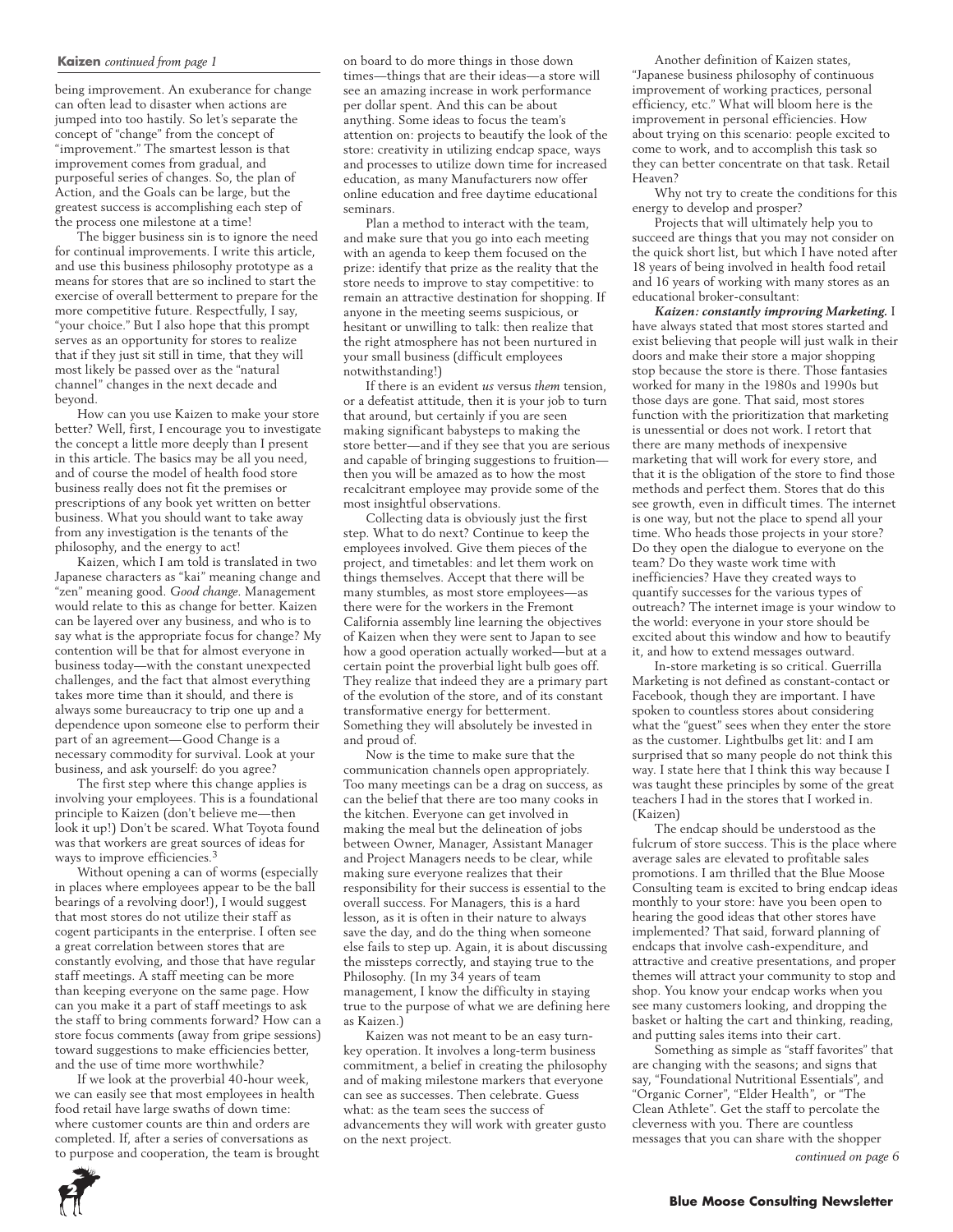

### **Herb Pharm Quality herbs in formulas:**

All of the herbs in these formula are individually extracted to ensure a broad spectrum of therapeutic plant compounds. non-GMO & GLUTEN-FREE, Additional Ingredients: Certified organic alcohol, distilled water & organic vegetable glycerin.

Not represented by BMC in NJ Maca powder order limit = 12 units per order **NAC** Not represented by BMC in NJ, SC ASK ABOUT OTHER GREAT DEALS ON: **~ Herb Pharm® quality MILK THISTLE CAPS:** never any harsh chemical solvents used!!! Intro deals + EDLPS possible **~ the best MACA on the market at a great price: Herb Pharm® -quality MACA** *Carry all 4 Herb Pharm® MACA !!! Great Endcap idea* • Maca Powder 7 oz.^ • Maca 60 veg capsules **•** Maca liquid extracts 1 oz & 4 oz.



HERBAL HEALTHCARE

## **AUGUST Promotions • 15% OFF wholesale for 1 or 2 items**

must purchase 3 pieces of an item

**• 20% OFF wholesale if all 3 items purchased** minimum purchase 3 pieces of each item

• all sizes included • all items must be purchased at the same time • must mention Promo when ordering for discount to be applied

**~ Pure Herbs:** Certified USDA Organic | Gluten Free

Boswellia 60 veg caps *Joint Support & normal Flexibility*\*

# **~ Pure Formulations:**

• MindCare® 60 veg caps and MindCare® 120 veg caps *Mental Alertness\** • PartySmart® 10 veg caps *"for a better tomorrow"* ~~~~~~~~~~~~~~~~~~~~~~~

## **Back to School Endcap or post-Vacation re-focus: MindCare®**

MindCare® is the smartest choice on the market today to center the mind + support focus, alertness & attention. Clinically-validated to support the HPA-axis, a major part of the neuroendocrine system, MindCare® helps support the body's normal levels of stress + hormone production. Sustains the body's efforts to reduce mild memory problems associated with aging + supports normal circulation of blood & oxygen to the brain to support vitality & liveliness.

## **OTHER REMINDERS:**

**• TIME TO ENROLL: Himalaya Herb School online now!**

www.himalayausa.com/hhs find In the "School" Library: Garcinia Monograph, Triphala Monograph, LiverCare Education Module **• Stores are buying & marketing LiverCare® in endcaps + crossmerchandised.** Ask your Himalaya Rep about great materials available to help you gain new customers. LiverCare® —our industry's best-selling liver-support product **• Ask about our Carb Control and Detox Guide consumer booklets** returning in mid-August: Botanique "i.e balm" {inhale ~ exhale} 1.76 oz. A warming & soothing comfort therapy with a unique blend of Turmeric + Eucalyptus Oil. USDA-Organic, Gluten FREE + in a glass jar *in time for the season!* \*These statements have not been evaluated by the Food & Drug Administration.

This product is not intended to diagnose, treat, cure or prevent any disease.

Not represented by BMC in NJ, SC



<u>Bluebonnet</u>

• Low heat, microfiltered serving **French vanilla flavor:** 1564–1.1 Original flavor: 1560–1.1 lb;<br>1561–2.2 lb; 1565–8 pk **Natural strawberry flavor:**<br>1572–1.1 lb; 1573- 2.2 lb;<br>1575 8 pk

• 100% Natural Whey Protein lb; 1565–2.2 lb; 1567–8 pk<br>**Natural chocolate flavor:**<br>1568–1.1 lb; 1569–2.2 lb;<br>1571–8 pk

Isolate powders **NEW!! Super Earth® VEGGIEPROTEIN™ powders.** ALL Kof-K Kosher

Natural Vanilla flavor 1900–1 lb; 1902–8-pk Natural Vanilla Chai flavor 1904–1 lb; 1906–8-pk

antibiotics or growth hormones

33 gms. 26 gms protein. Stevia-sweetened

**Mixed berry flavor:** 1576–1.1<br>lb; 1577- 2.2 lb; 1579 8 pk

Natural Chocolate flavor 1908– 1 lb; 1910-–8-pk Natural Chocolate Mocha flavor 1912–1 lb.; 1914–8-pk.



# **3rd Quarter Back to School Promotions**

Now through Sept 30

*BELIEVE—you can make a difference NOW* **ONE + ONE = MORE**

**Every little bit adds up to a big difference** *Nordic Naturals® has partnered with Big Brothers Big Sisters and together we can make a big difference.* Big Brothers Big Sisters: Supports Mentoring, Strengthens Communities. Changes Lives: Active in all 50 States,13 Countries with 325 locations supporting 200,000 matches between children + volunteer mentors **~~~~~~~~~~~~~**

### **TWO ways to participate (1) ask about Nordic's ENDCAP PROMOTIONS**

5-15 full cases per month for great endcap support: **25% OFF**

- **(2) create a 48-bottle mix & match display**
	- **25% OFF** purchased in units of 6 ea.
	- *featured products to choose from*
- Baby's Vitamin D3 (02732) · Complete Omega<sup>®</sup> Junior 90 ct (01775)
- Children's DHA® 90 ct (01710) • Complete Omega-D3® Junior 90 ct (01777)
- Children's DHA® 180 (01720) • Complete Omega® Junior 180 ct (02775)
- Children's DHA® 360 (02720) • Ultimate Omega® Junior 90 ct (01798)
- Children's DHA® 8 oz. (02723) Nordic Omega-3 Fishies® 36 ct (31130)
	- Vitamin C Gummies 60 ct (30160)

**Support materials available for endcap placement:** off-shelf placement required: • endcap poster • bottle easeltags • easelback poster • shelf tags *Nordic Naturals® will donate \$1 per bottle purchased by stores up to \$25,000 on all highlighted Children's products from 07.01.15- 09.30.15* **~~~~~~~~~~~~~**

#### **AUGUST PROMO ENDCAP SUGGESTION: Imagine a 2-sided endcap:**

~ one side with signage saying *"Keep Big Brothers. Big Sisters Healthy"* highlighting the Ultimate Omega products for adults ~ the other side with signage saying, *"Keep Younger Brothers. Younger Sisters* 

Healthy" highlighting the Promotional items that accompany the social giving cause *Since 1995 Committed to Delivering The World's Safest, Most Effective Omega Oils™*

Not represented by BMC in NJ, SC

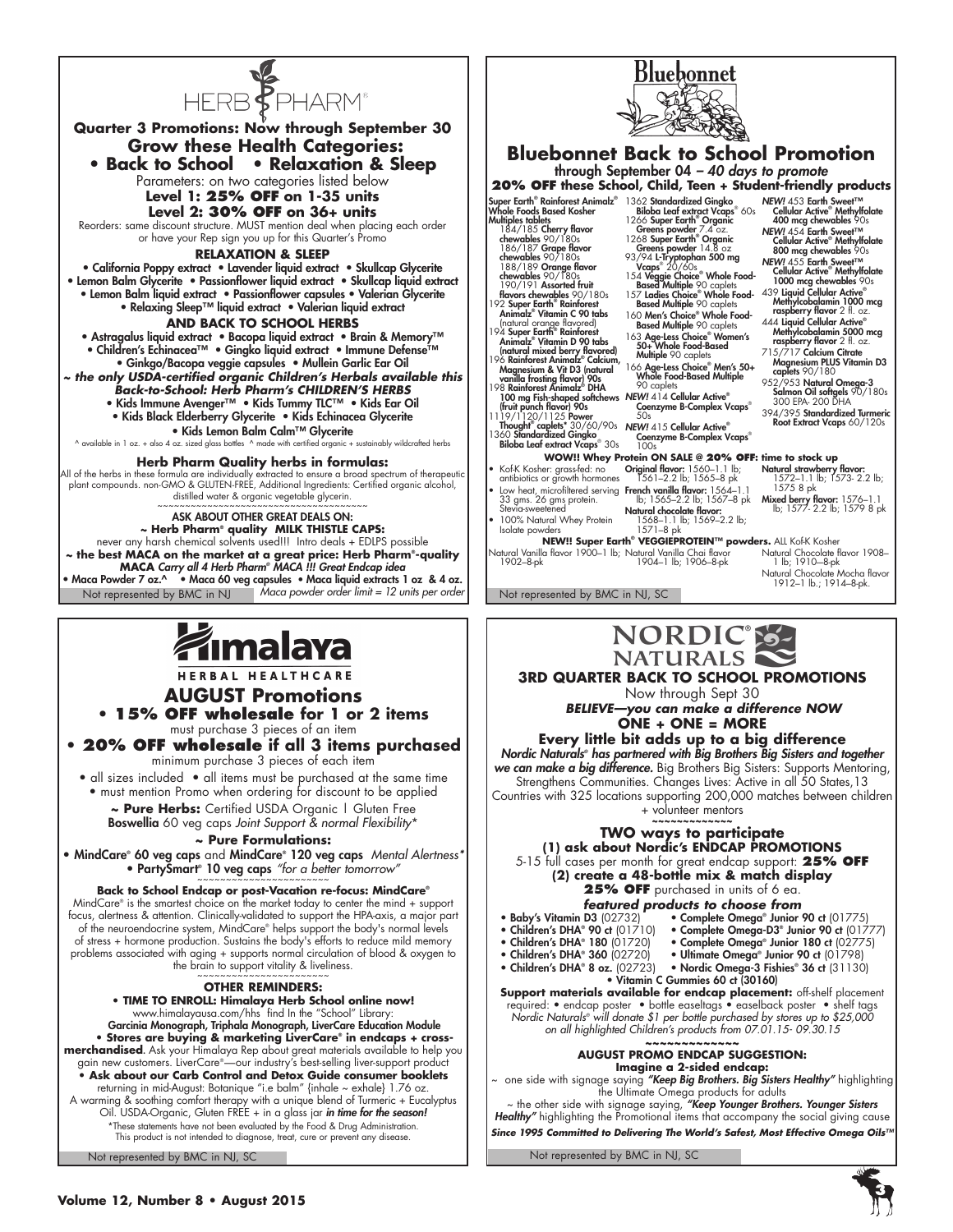

*Essential for every SuperFood section*

# **JUVO Raw Green Superfood**

JUVO's Raw Green Superfood combines 48 of the world's most nutritionally

powerful plant-based foods to support a healthy immune system in just a small 6 gram serving. USDA Certified Organic + Kosher, including 30 colorful fruits & vegetables to help add color to your diet.

JUVO Raw Green



Superfood also provides potent phytonutrients & active enzymes from a wide selection of whole foods including a blend of healthy grains, antioxidant rich fruits + berries, sprouts, grasses & mushrooms

\$22.48/ MSRP \$44.95 360 gms (12.7 oz.) 1 scoop = 6 gms. 60 serving/can

> **http://gojuvo.com/** *ReJUVOnate Yourself!*



**Health Education & Health Products & Aloe Aloe Life August Promos 15% OFF** 12 minimum mix & match **20% OFF** 24 minimum – mix & match

- **Healthy & Slim Daily Greens**  *highlight all three*
	- 4 oz. powder 11 oz. powder • 120 ct tablets
	- **Herbal Aloe Ear Wash** 1 fl. oz. liquid dropper glass bottle

# *Healthy & Slim Daily Greens*

11oz / 4oz. powders – 120 ct. tabs - This delicious product contain the highest concentration of Gluten Free, Certified Organic Greens & Vegetables per tablespoon (2 servings) than other product blends: without any fillers or potential allergens. An alkalinizing formula. Mix with water or smoothies. Tablets are convenient for travel too. For everyone: adults, children, teenagers, seniors, athletes + even safe for pets!

## *Herbal Aloe Ear Wash*

creates a pH balanced environment necessary to the natural healing process of the ear canal. The yellow sap of the Whole Leaf Aloe Vera comforts swelling of the tissue lining. Extracts of Calendula, Mullein, St. Johns Wort + Rosemary, along with the Aloe Vera help to provide relief from trauma in the Ear Canal. Swimmer's Ear,

Colds, Pain, Vertigo + annoying itching. *Whole Leaf Aloe Vera Juice Products*



<u>ECOAL</u> The best lip balm for the world**August Promotion 15% OFF • Mongo Kiss • Eco Tints • Pure & Simple • Mongo Kiss** larger .26 oz. tubes 15-pc. convertible displays • Peppermint • Pomegranate • Unflavored • Vanilla Honey with African Mongongo Oil, a nutrient-rich oil from Zambia, Africa: certified organic ingredients + Fair Trade Certified™ Cocoa Butter • **Eco Tints** Vanilla flavor 36 pc convertible displays 10 ct. New formula is more moisturizing, provides better color payout + now Fair Trade Certified™ Perfect for that switch from work to evening, or any time to freshen up.with Organic Cocoa Butter, Fair Trade Certified™ Organic Coconut Oil, Organic Argan Oil + Aloe Vera harmonizing the natural Earth Minerals to provide a smooth glide & a beautiful shimmering glow. Be an eco-beauty! Providing a sheer tint in a choice of six shades. • Rose Quartz • Plush Red • Mocha Velvet • Moonstone • Coralyte • Sugar Plum **Pure & Simple** 100% edible, 99% Organic USDA Certified Organic, mouth-watering fruit flavors. 100% edible formula. Great for kids • Pure & Simple ass't. reach in display, 48 ct • or 48 ct of individual; flavors: Coconut, or Grape or Kiwi-Strawberry



**August PROMOTION 15% OFF** *Must mention BMC Promotional Deal to get discount. Buy dates are for the month of promotion.*

> **Bug-A- Boo! Spray Eucalyptus-Thyme** 2 fl. oz. **Bug-A-Boo! Spray Eucalyptus-Thyme** 6 fl. oz.

**Bug Repellant:** non-toxic for even the most sensitive skin. Non-toxic, + actually a refreshing spritz perfect for cooling off anywhere. Safe for children. Certified Vegan.

**Nit Kit™ 2 oz.** *Scares Lice, Not People* Best value, with detailed instructions for use, a fine-toothed comb for catching lice, shower cap, + a 5x magnifier: Cleanest formula too!

**Body Wash Foamer Face & Body Wash - Minty Mischief** 8.45 fl. Oz. includes water, pure castile soap (saponified organic oils of coconut, olive, + jojoba; organic aloe vera, rosemary extract), apple cider vinegar/acetic acid; Calendula blossoms + pure essential oils *Topically Applied Herbal Answers. Action Remedies*®

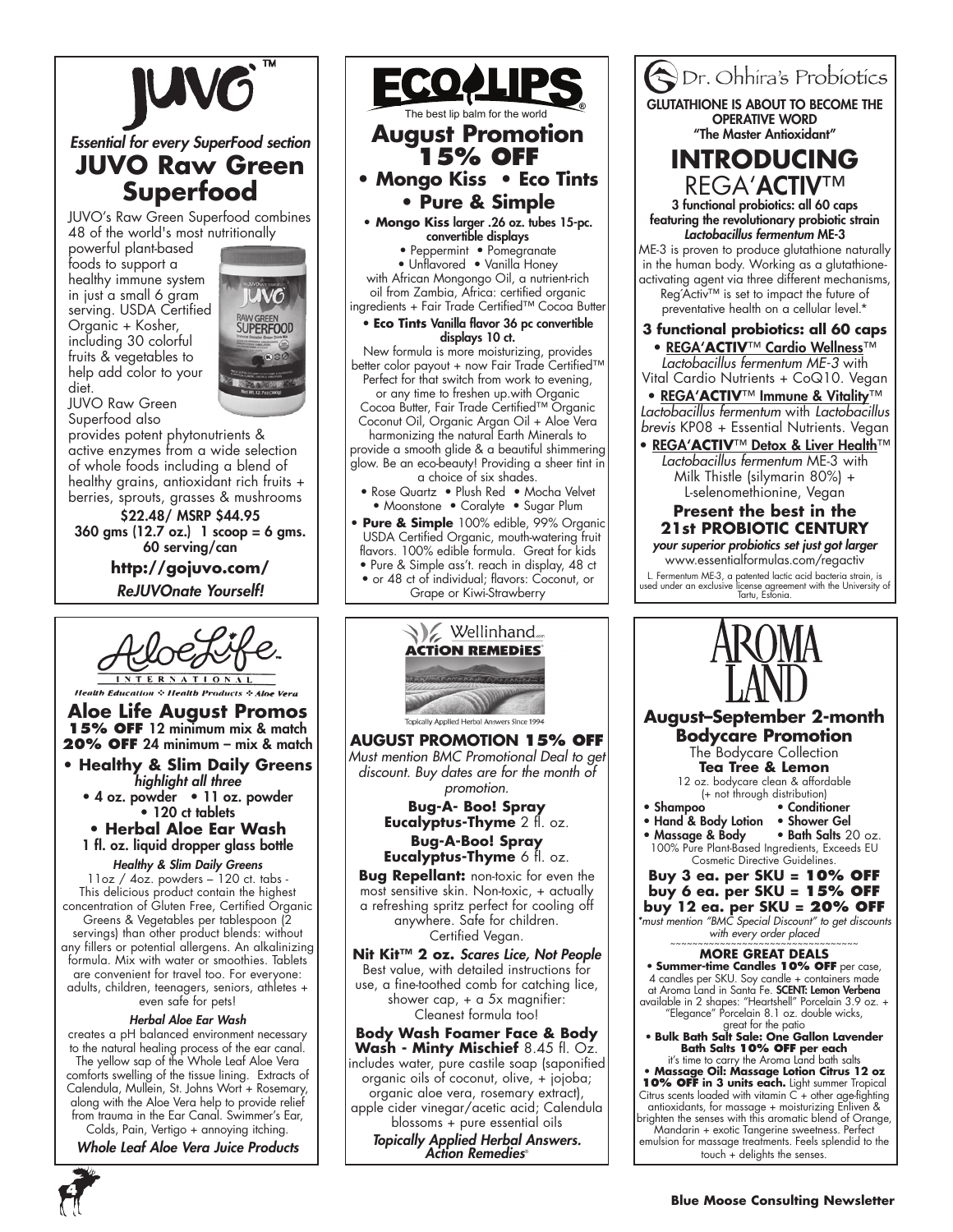

# <u>Immune</u> **HEALTH BASICS**

CLINICALLY PROVEN IMMUNE SUPPORT

# **Summertime Kids + Teens August Immune Promo** • **Children's Chewables**

25 mg 60 chewable tablets • **Wellmune WGP**® 125 mg 60 caps

# **2 SKUs: mix & match 6 bottles = 10% 10 bottles = 15% 20 bottles = 20%**

"As a medical doctor for more than 30 years, I believe a healthy immmune system is the key in maintaining health, wellness and vitality. Wellmune WGP in one of the most effective natural products for maintaining your immune system\*. I

highly recommend it for people of all ages to take every day" *— Dr. William "Bill" Sears, renowned* 

*pediatician + author of more than 40 books on childcare*

# **Wellmune WGP®**

Clininally-proven.Effective, Safe. Patented Revolutionary immune enhancement ingredients

\* These statements have not been evaluated by the Food and Drug Administration. This product is not intended to diagnose, treat, cure or prevent any disease.



# **MushroomScience**

# *EXTENDED one more month* **August SPECIALS on MEDICINAL MUSHROOMS Cordyceps Cs-4 Mushroom Extract**

• The Cordyceps Cs-4 extract may be the most versatile of all medicinal mushroom supplements.

• The Cs-4 strain of mycelium is the only strain of Cordyceps mycelium that provides all the active compounds found in the wild harvested Cordyceps mushrooms.

# THINK: • Immune Support^ • Increased Energy^ • Stress Relief^

*…think Sports Nutrition section cross-merchandising*

#### **4 ea. = 10% 8 ea. = 15% 12 ea. = 20%**

on the following items: not combined with other specials. Must mention 'BMC August Promotion' when placing order Cordyceps Cs-4 90 Vcaps®

\$14.13/MSRP \$26.95

~ 2 caps provides 400 mg. Cordyceps sinensis mycelium hot water extract

~ 25% polysaccharides, .25% adenosine ~ no other Cordyceps label on the market is able to offer these dosages

^ These statements have not been evaluated by the Food & Drug Administration. This product is not intended to diagnose, treat, cure or prevent any disease.

INEWTON<br>homeopathics **Nurturing Naturally Since 1987 AUGUST PROMOTIONS 20% OFF select OTC formulas** Liquid or Pellet complexes listed below (Qty 6+ per SKU) shelf tags for sale items included with your order **• Breast Health** (N064) **• Hives ~ Rashes** (N043) **• Muscle Ease** (N037) • **Parasites** (N053) • Breast Health for symptoms associated with breast conditions as well as the discomfort experienced by nursing mothers. • Hives ~ Rashes for symptoms associated with hives + other allergic skin reactions such as burning, itching, redness, swelling & discomfort. • Muscle Ease for symptoms associated with muscle discomfort such as bruising, pain, soreness, stiffness, spasms + weakness. • **Parasites** – for associated symptoms such as bloating, fatigue, itching, nausea, teeth grinding, increased appetite + intestinal dysfunction. *The Best Homeopathic Lotions are back!!* 4 Formulas • Trauma Lotion • Hemorrhoid Lotion • Bee ~ Bug Bite Lotion • Arnica Lotion **Ask your BMC Rep about "Learn Stuff, Earn Stuff"** • develop your homeopathic department **Note: new address:** 455 Gees Mill Business Ct. NE Conyers, GA 30013Not represented by BMC in NC, SC

# **August Promotions Back to School 15% OFF Children's Oxylent®**

**& Oxylent® Variety Pack** 18 unit minimum (mix & match)

Speak with your BMC Rep about the #1 Summer support program for increasing your business beyond increased Oxylent sales.

## *The Summertime "Water Bottle Sampling Program" will:*

- Increase sales of your private label water bottles
- Increase Oxylent sales in your stores
- Give your customers free added value Boost your Bottled Water Sales!  $~\sim~\sim~\sim~\sim~\sim~\sim~\sim~\sim~\sim~$

**Expect people to get thirsty this Summer?: Oxylent® hydrates** the unique Water Bottle Sampling Program+ the Beverage Dispenser Program:

The Register sample programs + the new, eye-catching Oxylent Floor Display

will have people reaching for Oxylent<sup>®</sup> \* Standard shipping structure applies

\* Discounts are not given automatically *DRINKOXYLENTBREATHELIFE™*



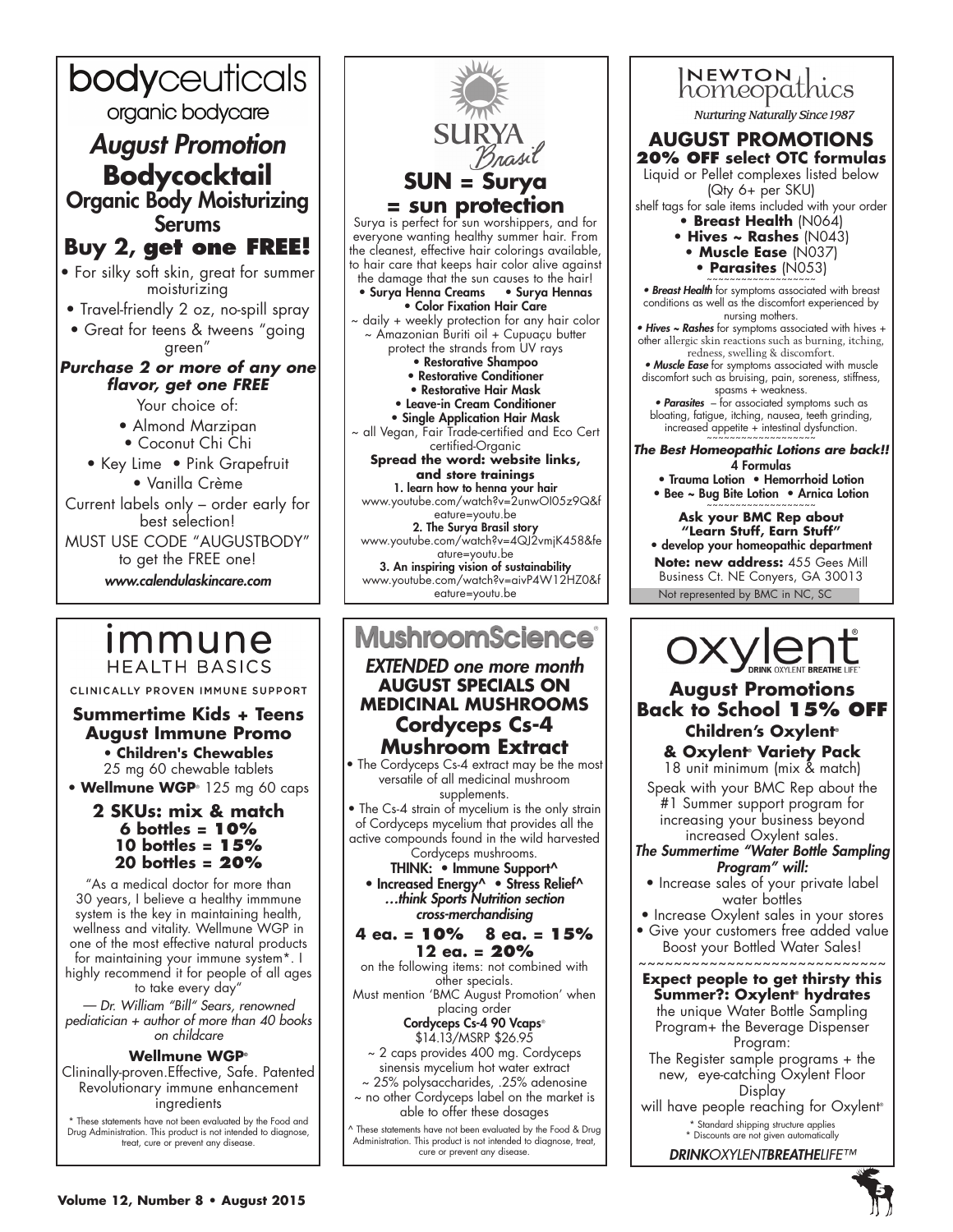#### **Kaizen** *continued from page 2*

that you are not yet using. So get your team involved. Back to that extra time to create projects, and timelines for people to report in on progress. Launch the idea, praise the participant and involve everyone to the purpose, and then cultivate the next exciting ideas. Kaizen at work.

*Kaizen: constantly improving Education.* I personally know how much work goes into making sure that my team of BMC Sales and Education Reps stays constantly informed and updated. I wish I could invest twice as many hours as we already demand of them, but of course this is their job. Despite that fact that most stores expect their employees to guide the customer through the intricacies of all things natural during their workday, there are few stores that have created an environment where the majority of the team will eagerly finish their stocking and servicing to get to the time you allot per week for on-the-clock education. Think about the time that your staff is standing around, and imagine if they were using that time to understand enzyme nutrition, methylization, or glutathione peroxidase, or amino acid chelation (or the preferred ingredients in EWG cosmetics or how to sell kale by discussing its nutritional excellence).

In the nutritional and bodycare aisles that are the purview of BMC, we can help you to get your stores excited about the online "courses" and modules about natural health. Who on your team can lead this project? Many companies offer rewards for the time spent (and free products for your staff is a perk that should

never be underestimated). Ask the team how they see the work day evolving so that they can get the time to do the study. Emphasize the pluses of their being educated. Make it fun, but mainly find ways that the opportunity is not dampened by hindrances, and that the team recognizes that everything is dependent upon the ideal situation and that the appropriate coverage of store floor and the customer's needs always come first. Ask for suggestions for how the schedule can be slightly tweaked so that the time can be fit in: you will may be surprised as to the creative ideas. Listen to input, allow gradualism and explain to the team that they need to be involved in maintaining the greater good, because that is what Kaizen is all about. You many find minds get stimulated and work efficiencies increase and the team is energized beyond your expectations.

Or not. This is a philosophy, not a magic equation. And it will clearly take time to change some established bad habits so bend like the bamboo and be aware and show leadership and encourage leadership, and communication and cooperation. Stay on the course: communication, team participation in the project and a focus on increase efficiencies for the goal of making the store a well-spring of constant improvement.

Most importantly, one should prepare for Kaizen as "culture change" within your business. This is a good thing. It should bring mostly palpable success, and it will bring failures and challenges: that is life. Management is what we do when these challenges occur. Extra work? Yes. The promise of a visible

**Bass Brushes**

**BASS** 

Skin Care Products!

100% BAMBOO Wood

handle Products.

by Bass Brushes® ~~~~~~~~~~

**Power Hair Clamps +**



### **Verified Sustainability**

## **Nordic Naturals® is now 100% Friends of the Sea product certified!**

*Friends of the Sea* (FOS) is an internationally-recognized, non-profit, nongovernmental organization whose mission is to conserve the global marine habitat. www.friendofthesea.org This certification verifies that Nordic Naturals® is in compliance with the following rigorous standards; ensuring long term sustainable fishing and the health of

- our oceans:
- Products are from fish stocks that are not overexploited
- Fishing practices prevent bycatch of endangered species
- Fishing practices reduce ecosystem impact
- Manufacturing reflects energy efficiencies

1995-2015

• Company practices include high standards for social accountability HAPPY BIRTHDAY NORDIC NATURALS®

transformation of the success of the store? Think about the probabilities and you should admit that it is worth the long-term commitment.

Since stores are always open to the public, the opportunities to make changes will always be challenging. A complicated reality: it will not always be easy. But your management team will hone their skillset, and the results of these exercises will manifest in other areas. You will become more adept at running a business. "More better" success is sure to follow. Kaizen: constant improvement.

To people who live in communities where the American assembly line could not keep up with business technologies and the factories closed, Kaizen could seem a curse word. Yet, the concept of continual betterment is simple and beneficial as long as it is made part of the company "culture." Even our small to large size retail businesses can benefit from embracing this concept of a culture open to improvement. Not the words: the actions.

Trust me, stores that do not evolve can expect to see things go badly. Stores that stay active in the vocation of their purpose—which involves great evolving business practices—can survive any challenge down the road. Have faith in the power you generate. But first, generate the culture of power.

Powerful Detroit fell apart, because the business got lazy and was outperformed. GM eventually understood that going through the motions with a quiet arrogance brought them to the edge of extinction. Interestingly enough, Kaizen was recognized by my spellcheck! As natural foods and nutrition go mainstream, all stores have to step up. BMC wants to help you: that is why I run this business: to assist your efforts to stay vital as a community resource center. To do this, I suggest you embody the principles known in successful business channels as Kaizen. ❂

*made with Recycled paper.*

or credit requests orders@bassbrushes.com

<sup>1</sup> http://www.newyorker.com/magazine/2008/05/12/the-

open-secret-of-success 2 https://en.wikipedia.org/wiki/Kaizen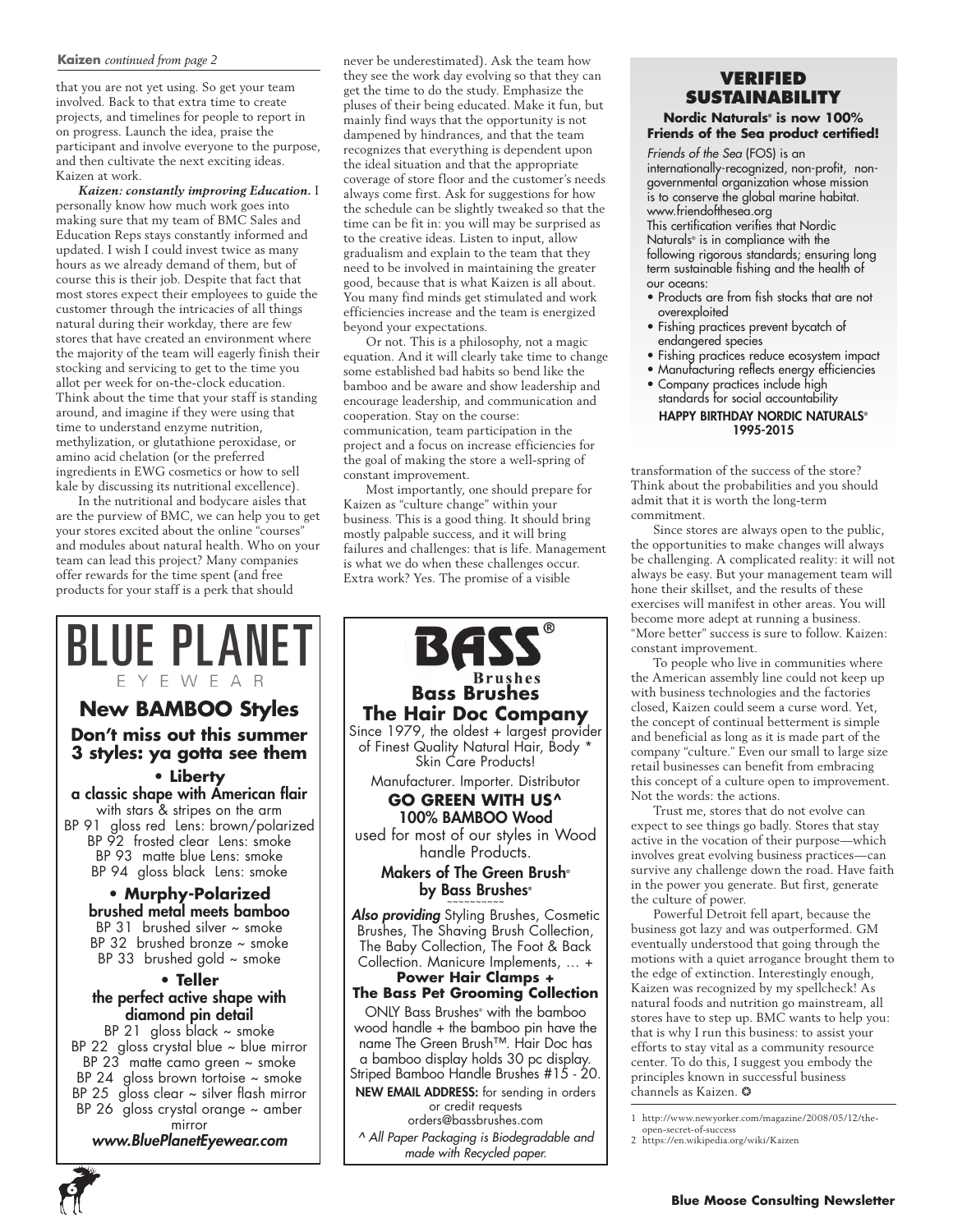#### **Kids Products** *continued from page 1*

balm and echinacea more in my career on the front lines of health food retail, back when. You now have the knowledge of these health tools!

This year, capitalize with the best Children's set your store has ever created. BMC is here with help, suggestions and superior products. Start with **Nordic Naturals**® and their social cause partnership with Big Brothers–Big Sisters. Here is a way to accomplish many things: get everyone to further understand the benefits of EPA/DHA Omega-3s and their universal necessity for human brain and cell health; turn new people on to the benefits of Omega-3 Nutrition; get people to understand that your store has always been the source of the best Omega-3s; and help the laudatory work of the amazingly successful and society-supporting Big Brothers Big Sisters. **Nordic Naturals**® is an industry leader in store support, and the materials they make available to your store this Quarter are the best foundation for your efforts to craft a statement that resonates. Be creative: highlight Nordic Naturals® for the child and teen, and the mentor and their friends.

My suggestion is that you fill the center shelves of your Back to School endcap with oneside shouting, "Essentials for the Big Brothers and Big Sisters", with the best-selling *Ultimate Omega*® and the *Omega-3* and *Omega-3D* liquids, and the *DHA Xtra*, and the other side of the endcap highlighting that for every purchase of the demarcated Nordic Naturals® Children's products,^ a donation of \$1 will be made to Big Brothers–Big Sisters. Then, talk up the cause and do outreach. Contact your local Big Brothers, Big Sisters. Do something creative with them. And advertise the "fundraiser" offered by Nordic!

Now fill all the shelves of that endcap, and keep it filled till October 1: a quarterly donation to your community, showing the warehouse of products available in your store for optimal children's health and healthcare needs. Spend the money to showcase the options, and then keep the best-sellers yearround to be that dependable source of what the families need. For the things that don't sell well, let them fade and then bring them back next year with another endcap that says Children's Health Abundanza, because we consider it that important. You will then be developing a market!

Highlight the **Bluebonnet** *Rainforest Animalz*® multivitamins and Vitamins C and D, fish-shaped DHA and the delicious vanillafrosting *Calcium-Magnesium-D3 Rainforest Animalz*® . The cleanest, best-sourced multiple for the family that knows that source matters. Don't forget to stock mountain-high the bestselling multiple in the children's category, Nordic Naturals® *Nordic Berries*.™ Add the rockin-fun tasty **Oxylent**® Kids effervescent: products for every child's palate and parent's satisfaction!

Health solutions? Every parent should stock their natural medicine cabinets with the best products they can find for their children. Promote the new line of Kids Herbs from **Herb Pharm**® This line addresses immunity, energy, and digestion with the only products out there with the USDA-Organic seal on the front of the label. Bring in the whole line today, and display them prominently. Homeopathics: this is the

fastest growing category of parent-purchased products, as they have faith in the safety of homeopathic preparations. With *Newton for Kids* **Newton Homeopathics** created the children's homeopathic category with the ground-breaking and effective formulas that Dr. Luc Chaltin created from his clinical practice and experience. Herb Pharm® liquid extracts, with their effective absorption in any beverage and the natural sweetness from the Organic Glycerin, sitting next to the full line of Newton for Kids—and parents will get the message from the alphabet blocks that spell out "children's

health". Right in the middle, for the school year and content young minds, *MindCare, Jr.*® by **Himalaya Herbal HealthCare**®

More excellent Children-friendly products? *Superfruit* from **Aloe Life**, **Immune Health Basics** chewable *Wellmune WGP*® for immune strength, (and the 125 mg caps for teens). Kids will love the eco-clip lip balms from **Eco Lips**® and the delicious *Pure & Simple* Organic lipbalms. Henna is a right-of-passage for many youngsters, so give them **Surya**, and educate them on how to use this natural plant coloring

*continued on page 8*

# **How Creative Can You Be?**

### **August-September is a time people need Natural 1st Aid**

Whether Vacation or Back to School, it is time for that yearly review of the Natural Medicine cabinet. Whether product has been wisely used and needs refilling, or it has been in-house for many years and needs replacing, you need to highlight the products that you have, and remind people of the superior product available in your store to help from scrapes, to wounds to bug bites.

#### **Aloe Life**

Skin Gel & Herbs 4 oz. + 8 oz. + 1 oz. NEW Skin Gel Aloe Mist 2 oz. + 4 oz + 1 oz Body Heat Vanilla Rub 1 oz. + 7 oz. Bug Beware Spray Concentrate 2 oz. Animal Aloe 4 oz.

#### **Bodyceuticals**

After Sun Relief in a travel-friendly pump USDA-Organic calendula oil 2 oz. Organic Calendula Oil pocket size (new mini pump) 4 oz. Organic Calendula Salve 1.76 oz. (with PNW honey) "Calendula Collection" Gift & Travel set

#### **Herb Pharm** *Create an off-shelf display*

Arnica^ liquid extract Herb Pharm original Salve™ 24 gm Trauma Drops™ Dragon's Blood liquid extract Calendula Succus liquid extract Comfrey\* liquid extract Arnica Oil, Calendula Oil, Tea Tree Oil Trauma Oil™ St Johnswort Oil Dermal Health™ liquid extract Fungus Fighter™ Inflamma Response™ Joint & Muscle Warming Rub Soothing Oak & Ivy™ Soothing Throat Spray Willow Minor Pain Response

#### **WellinHand**

Wart Wonder™ 2 fl. oz. Wart Wonder<sup>™</sup> Super Potent 2 fl. oz. Wart Wonder™ Delicate Places 2 fl. oz. Cut Rescue™ Herbal Styptic 1 oz. Therapy Oil™ 2 0z. Glass bottle + unbreakable bottle Pain Rescue® Warm 2 fl. oz. [chronic] Pain Rescue® Cool 2 fl. oz. [acute] Yeast Rescue™ Spray 2 oz.+ Soap Soother 6 oz. Fungi Free™ Program 4-step kit Fungi Free™ Prepare-Soap 6 oz. Fungi Free™ Penetrate Spray 2 oz Fungi Free™ Protect Oil 2 fl oz Fungi Free™ Prevent Powder 4.5 oz. Fungi Free™ Pre-Polish SHIELD 2 oz. Bug-A-Boo Spray Rosemary 2 + 6 oz Bug-A-Boo Spray Eucalyptus 2 + 6 oz Sea Bath "Itch Witch" 20 oz.

# Sea Bath "Muscle Recovery" 20 oz.

#### **AromaLand**

Foot & Leg Lotion Bay Laurel & Mint 12 oz Tea Tree & Lemon Bath Salts 20 oz. Bath Salts AromaFree® Rainforest Botanicals Tea Tree Essential Oil 1 oz. Muscle Cool essential oil 10 ml. Muscle Warm essential oil 10 ml. Personal Defense® essential oil blend 10 ml.

#### **Newton Homeopathics**

Lotions -1.1 oz external use only ~ easy-to-carry airless Pump dispenser ~ non-greasy, fast-absorbing. Non-petrolatum/paraffin base Trauma Lotion 1.1 oz. Bee ~ Bug Bite Lotion 1.1 oz. Arnica Lotion 1.1 oz. Accident~ Injury Rescue liq. & pellets Aches & Pains liq. & pellets Bug Bites~Itch Stopper liq. & pellets Dust~ Mold~ Dander liq. & pellets Fungus Fighter liq. & pellets Hives~ Rashes liq. & pellets Muscle Ease liq. & pellets Panic Button liq. & pellets Poison Ivy liq. & pellets Sports Injury liq. & pellets Warts~Moles~Skin Tags liq. & pellets Newton for Kids Bangs~ Scrapes liq. & pellets Newton for Pets Injury~ Rescue liq. & pellets

#### **Himalaya Herbal HealthCare®**

U-Knead-it Balm 50 gm. i.e. Balm (inhale, exhale) 50 gm. DermaCare® 120 Vcaps®

#### **Immune Health Basics**

Skin Renewal Cream 2 oz. jar

## **Bluebonnet Nutrition**

BCAA Nucleotide Complex Vcaps® Age-Less Skin Formula® Vcaps® MSM 1000 mg Vcaps®

#### **Lip Balms:**

Bodyceuticals Calendula Lip Balm (Organic, Vegetarian, Wheat-Gluten-Soy Free) EcoLips Classic SPF Lip Balms EcoLips Face Stick SPF

*^For external use only*